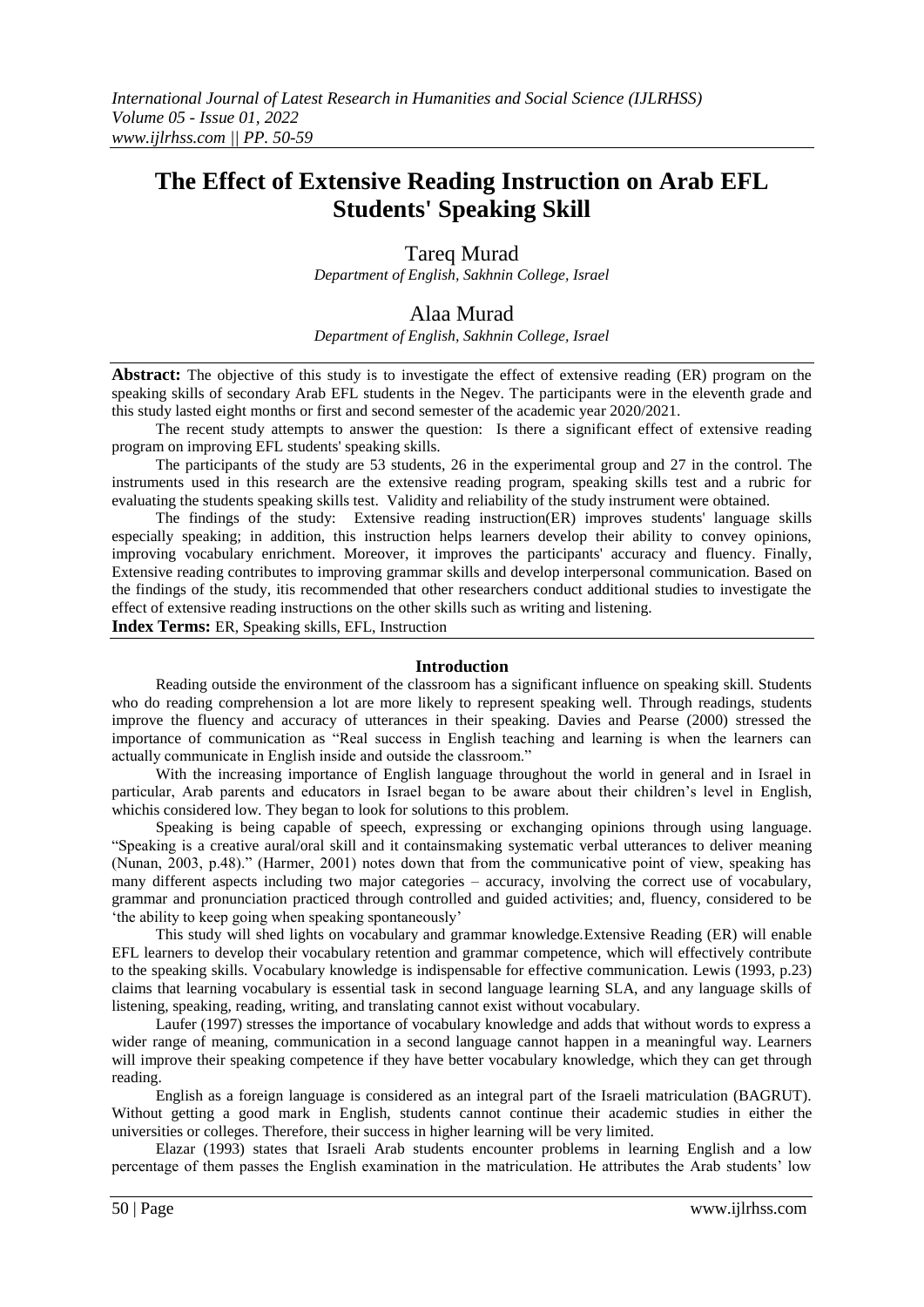### *www.ijlrhss.com || PP. 50-59*

achievement in English to the lack of exposure to English native speaking community. The Arab students practice English formally in the classroom setting.

Spolsky and Shohamy (1999) attribute the low percentage of Arab school graduates in universities and colleges to the Israeli higher education institutes. These institutes require a high level of proficiency in English, ignoring the needs of some sectors as the Arab sector whose students encountering difficulties in English. This condition may be a barrier for university entrance.

Researchers and educators agree that Arab school graduates in Israel are notproficientenough in English (Amara, 2002; Spolsky and Shohamy, 1999; Elazar, 1993) however; very few studies have been conducted to examine methods, approaches and strategies of teaching and learning to improve the students" achievements in English. All the studies focused on the students" weaknesses and the reasons for this problem. Fewer studies offer solutions to the problem.

The inspectorate for teaching English seems to be worried about the Arab students" achievement in English. Therefore, in 1998 a new curriculum was approved in Israeli schools including the Arab sector (Spolsky and Shohamy, 1999). In the new curriculum, it was suggested to teach according to domains rather than skills. Four domains are proposed: social interaction, access to information, presentation and appreciation of literature, culture and language. The inspectorate also puts the focus on Extensive Reading (ER) especially for students who lack exposure to English native speakers. This approach exposes the students to authentic English through reading graded readers.

Schools and English teachers were to use the instruction of Extensive Reading (ER) by enforcing their pupils to read books and stories individually at home.

Nuttall(1982)has appeared discussing some various aspect of teaching FL reading by ER. Unfortunately, little data based has been done on extensive reading as an L2 pedagogic procedure(Rob, T. and Susser, B.1989).

EFL instructors are usually reluctant to do extensive reading activities in class because they need to cover their syllabus. They usually disregard activities that can be held outside the classroom for the elementary students such as, reading books or papers. It may be because it is difficult to assess or because they do not want to fall behind the curriculum (Tiryaki, Z &Tutunis,B, 2012)

Zimmerman (1997) claims that incidental vocabulary acquisition is a time consuming, and unpredictable process and hence, raise questions about the appropriacy of the approach for second language learners. Whereas Laufer (1998) states that knowledge of vocabulary of language use both in L1 and L2 is very crucial. Communication at any level, whether transactional or interactional, is based on knowing what the words in the language mean.

#### **Significance of Research**

The aim of this study is to find out whether extensive reading hassignificant effect on EFL Arab learner's speaking skill. To that effect, two groups of high school students are investigated, an experimental "intervention group" and "a control group" which will not do the extensive reading program.

The experiment is designed to shed light on the following questions:

- Will there be a significant progress in speaking skill of Arab EFL learners in the read and intervention group after an extensive reading program?
- Is there a significant difference in speaking skill between read and intervention group and the control group which do extensive reading program?

It is common for teachers of English as a foreign language to use varied techniques in the language class to help their students improve their speaking skills. The use of ER to improve speaking skill is widely proposed in the literature of learning English as a foreign language, (Abou Baker, 1996; Khater, 2002; Bakir, 2004). In the context of research-based practices, many teachers may be skeptical about allowing the use of a new educational instruction until the effects of this instruction has been clearly documented through research. The current study examines the effectiveness of an ER program in improving the speaking skill of Arab students in Israel, to the best knowledge of the researchers; this is one of fewattempts to determine whether Arab EFL students' speaking skill significantly improves when they are exposed to the ER program.

#### **Literature Review**

The term "extensive reading" ER was originated by Palmer in 1917 in order to distinguish it from intensive reading IR. This term was defined as reading longer texts only for pleasure in simple and clear language forms and the aim was determined as comprehending the general meaning and being able to follow it to the end without the intention of focusing on grammatical and lexical items (Chiu-Kuei, 2015).

Reading is one of the most effective ways of foreign language learning. Reading simply is the interpretation of a written message. Hill (1979) defined reading as what the reader does to get the meaning he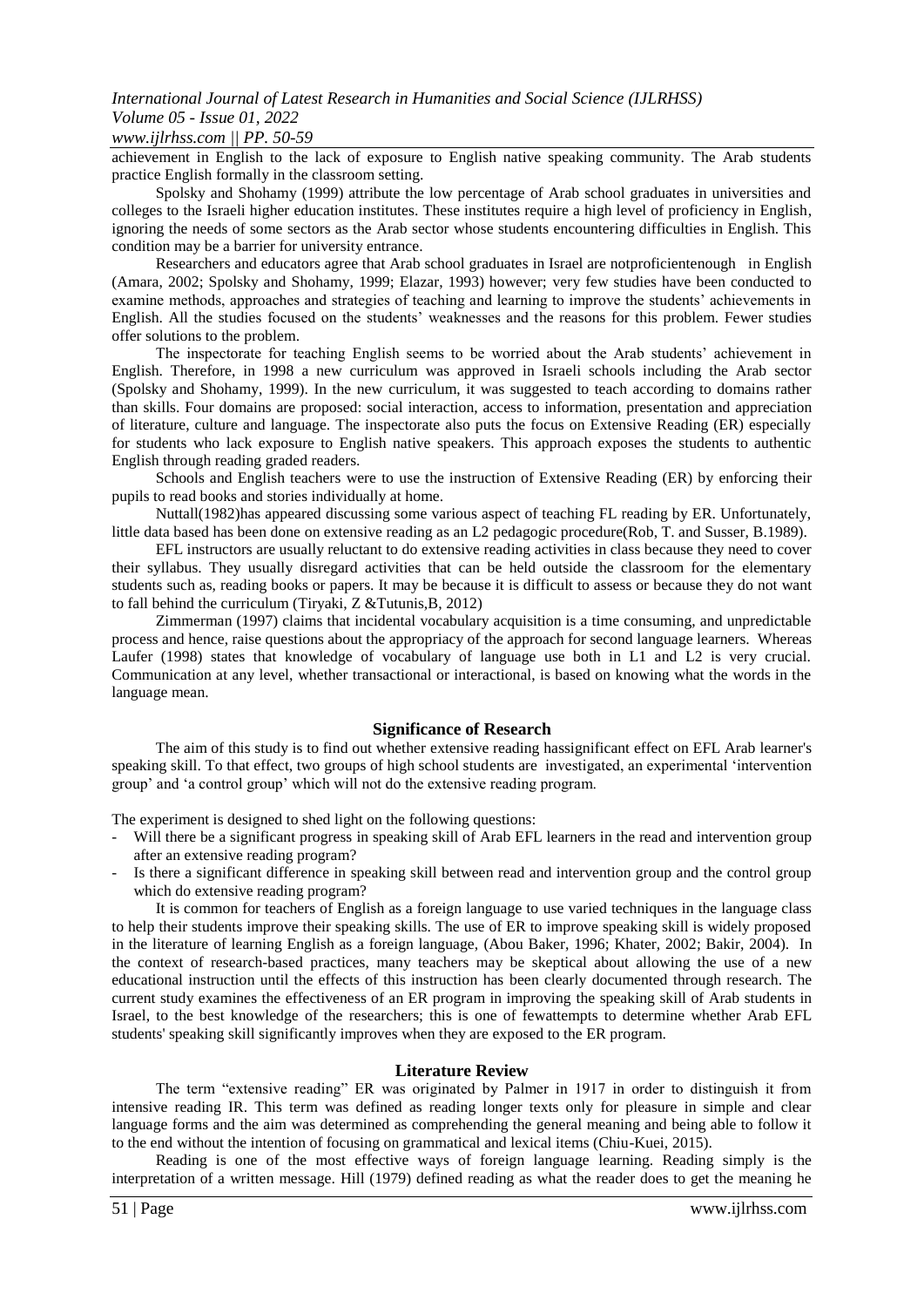# *www.ijlrhss.com || PP. 50-59*

needs from the contextual resources.Reading is a fluent process of readers combining information from a text and their own background knowledge to build meaning (Nunan, 2003).

Hedge (2003) writes the goals of learners' in a reading process:

- The ability to read a wide range of texts in English.
- -Building a knowledge of language which will facilitate reading ability
- Building schematic knowledge
- Developing an awareness of the structure of written texts in English
- Taking a critical stance to the contexts of the texts

In order to understand how language functions, learners should give attention to grammar. "If we only understand what others say partially and superficially, the communication of ideas can"t be properly realized (Zhang, 2009, p.63)." Through reading learners see how words fit together. When learners constantly engage in the target language, they begin noticing and mastering the patterns in the language.

Mccarthy (2000) states that lexical and grammatical knowledge are correlated to reading comprehension. This means students will achieve better reading comprehension through grammar. Knowledge of vocabulary of a language is essential for aspects of language use in both L1 and L2. Communication at any level, whether spoken or written based on knowing what the words of a language mean.

One of the major goals of schools and adult education everywhere is reading. In pursuit of this goal, students and educators are concerned with vocabulary acquisition. The relationship between vocabulary size and reading comprehension seems to be unassailable research finding and word knowledge is crucial for learning (Laufer, 1997). This means that reading comprehension is strongly related to vocabulary knowledge. Increased vocabulary leads to improvement in all language components Stahl, 1993and Becket et al 1982).

Laufer (1997) claims that insufficient vocabulary is the most important barrier for L2 readers. Vocabulary size, in term of the vocabulary richness of the text, is also related to text readability, i.e., the ease or difficulty of a text for a range of readers.

Anderson and Freebody (1983) stated: "vocabulary difficulty has always proved to be a factor for overpowering importance in studies of readability". Poor reading comprehension in L2 is usually not caused by poor knowledge of grammar, the meaning of words (Ulijn, 1978).

Effective readers know that comprehension is not something that just happens; Readers have a role in the reading process. So, the purpose of reading is to understand the material. While the ability to understand what is written is critical to success, comprehension problems become most apparent when students are faced with textbook material (McNamara 2007)

ER needs knowledge of lexical items. According to Hirsh and Nation (1992), reading for pleasure needs a higher lexical text coverage. Readers would need to know 5000 word families or 8000 lexical items.If so much depends on vocabulary size, then EFL learners clearly need to acquire great vocabulary. The problem then becomes how to increase the size of L2 vocabulary. This was researched in experiments involving memory and memorization. Subjects attempt to increase their L2 English vocabulary by: writing, immediate repetition, using the lexical items, contextual association and talk about the lexical item (Sanoui, 1995).

Many language teachers and researchers recommend reading as the best way to increase one"s vocabulary. In fact, "it is generally accepted principle that extensive L2 reading is good vocabulary growth" (Hulstiin, 1993).

Dubin and Olshtain (1977) also point out that through extensive reading students learn much vocabulary. They emphasize the merits of extensive reading as:  $\bullet$ 

- Students develop an ability to gain pleasure and satisfaction from reading on their
- They are exposed to the language in a more natural and less structured way
- Extensive reading has influence on other language skills such as writing and speaking.
- Extensive reading, or reading for pleasure, will help the students comprehend more and continue to use the language after the instruction.

Over the last four decades a large amount of research has been conducted that deals with ER. Some shows that language gains of many types occur from exposure to simplified L2 texts (Hafiz & Tudor, 1990; Krachen& Cho, 1994). Seragi et al (1978) did an interesting research on how learners pick up vocabulary; the study shows that ER results in substantial vocabulary learning.

Elley and Mangubi (1983) tested the effect of giving Fijian school children a large number of highly interested story book in English. In a careful conducted experiment over two days, they found that the children in the experimental group improve their general reading comprehension skill at twice the normal rate.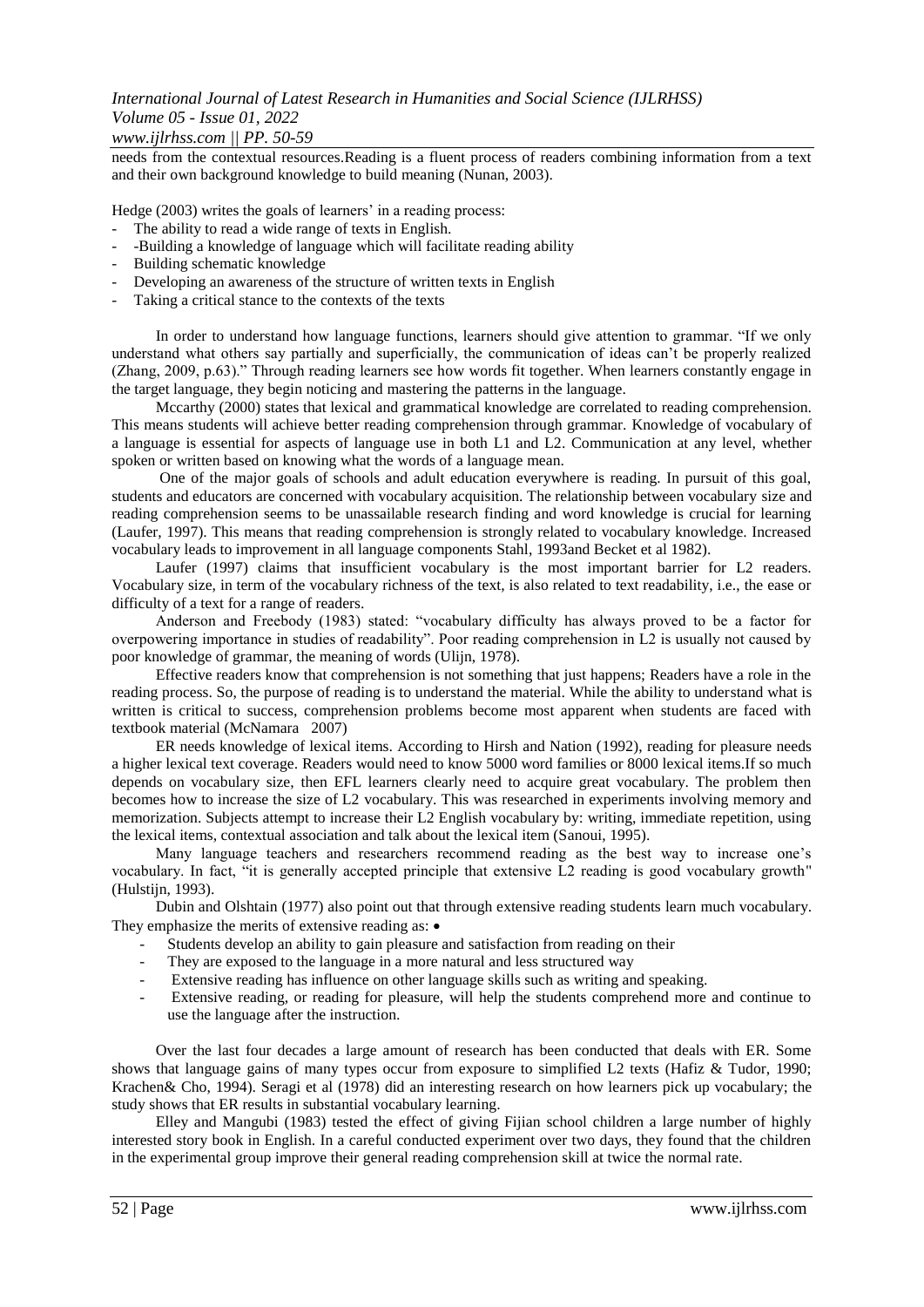# *www.ijlrhss.com || PP. 50-59*

Hokkins and Coady (1999) stated that there are reasons why ER is so attractive to develop language knowledge and more specifically vocabulary. They mentioned that it is considered an efficient approach, as two activities –vocabulary acquisition and reading- occur in the same time. This approach, they added, facilitates learner"s autonomy, can be very pleasant and motivating and provide learners with the opportunity to meet words in their context of use.

Considering the above, it seems that ER is an essential aspect of vocabulary teaching. However, there are many counter arguments to the potential merits of ER mentioned so far. Hokins and Coady argued that reading for meaning does not automatically lead to the acquisition of vocabulary, they make distinction between guessing the meaning of a word an within the use of context clues and actually retaining that meaning.

Moreover, Zahar, Cobb and Spada, (2001) claimed that richness of information can sometimes result that learners ignore the target word, as they do not need to understand their meaning in order to comprehend the text.

Apart from these reviews that found limitations in the studies concerning the effect of ER on language knowledge. After reviewing 25 studies on extensive reading, Waring (2001) found numerous problems in the research methods and instruments. He concluded that one should be extremely cautious in proposing that there is a strong evidence for the value of ER.

The results of a study conducted by Celik (2018) show that extensive reading has important influence on language learning. The learners become aware of the collocations, which are the natural use of word combinations. Moreover, the participants become more conscious of other meanings of words and different types of sentence structures.

Waring (2001) who suspected the efficiency of the researches conducted on the effects of ER stated in the end of his review of 25 studies: "Extensive reading is good for second language learners, especially for affect, and reading is probably one way we become good readers, it seems that through ER we can develop a good writing style, advanced grammar and may help learners to become good spellers".

Lee and Hsu (2009) examined the impact of ER on weaker students' writing in a Taiwanese university. In the evaluation of their writing, the results indicated that reading has a strong effect on writing, accuracy and fluency.

Benettayeb (2010) investigated the role of extensive reading in vocabulary learning and teaching, accuracy and reading fluency. She suggested that reading as a communicative and a learning instrument is a basic skill which must be learnt by foreign or second language learners.

Speaking is being capable of speech, expressing or exchanging thoughts through using language. "Speaking is a productive aural/oral skill and it consists of producing systematic verbal utterances to convey meaning (Nunan, 2003, p.48)."

Harmer (2001) notes down that from the communicative point of view, speaking has many different aspects including two major categories – accuracy, involving the correct use of vocabulary, grammar and pronunciation practiced through controlled and guided activities; and, fluency, considered to be "the ability to keep going when speaking spontaneously".

Brown and Yule (1983) believed that many language learners regard speaking skills as the criteria for knowing a language. They defined fluency as the ability to communicate with others much more than the ability to read, write, or comprehend oral language. They regarded speaking as the most important skill students acquire. Students assess their progress in terms of their accomplishments in spoken communication

The most widely used term for explaining the failure or success of foreign language learners is motivation. As a key factor in following anything in our lives (Gardner, 2001b-as cited in Kato, Yasumoto& Van Aacken, 2007), motivation also plays an important role in language acquisition. It provides a source of energy that is responsible for why learners decide to make an effort to learn another language and how long they are going to continue it (Brewster &Fager, 2002).

Attitudes towards English in general refer to the state of emotion and thought relating to the English language and the culture of English speaking people. The attitude towards the English language implies the students' feelings, prejudice, or fears about the learning of English as a second language (Spolsky, 2000)

Ellis (1985) encountered a problem in defining attitudes and motivations because these cannot be directly observed, but have to be inferred from what the person actually does. He adopted Schuman's (1978) definition of attitude. Schuman defined 'attitude' as a social factor influenced by variables such as 'size of learning group', and 'motivation' as an affective factor alongside 'culture shock'. Ellis also defined motivation in terms of L2 learner's overall goal of orientation, and attitude as the persistence shown by the learner in striving for a goal.

Finally, the aforementioned studies show that ER should increase the learner"s language knowledge; even the researchers who have limitations concerning these studies agree that ER by itself is a beneficial method for EFL students. Another fact to be mentioned is that very few studies were conducted to examine the effects of ER on Israeli Arab EFL students especially in the south on language skills at any level.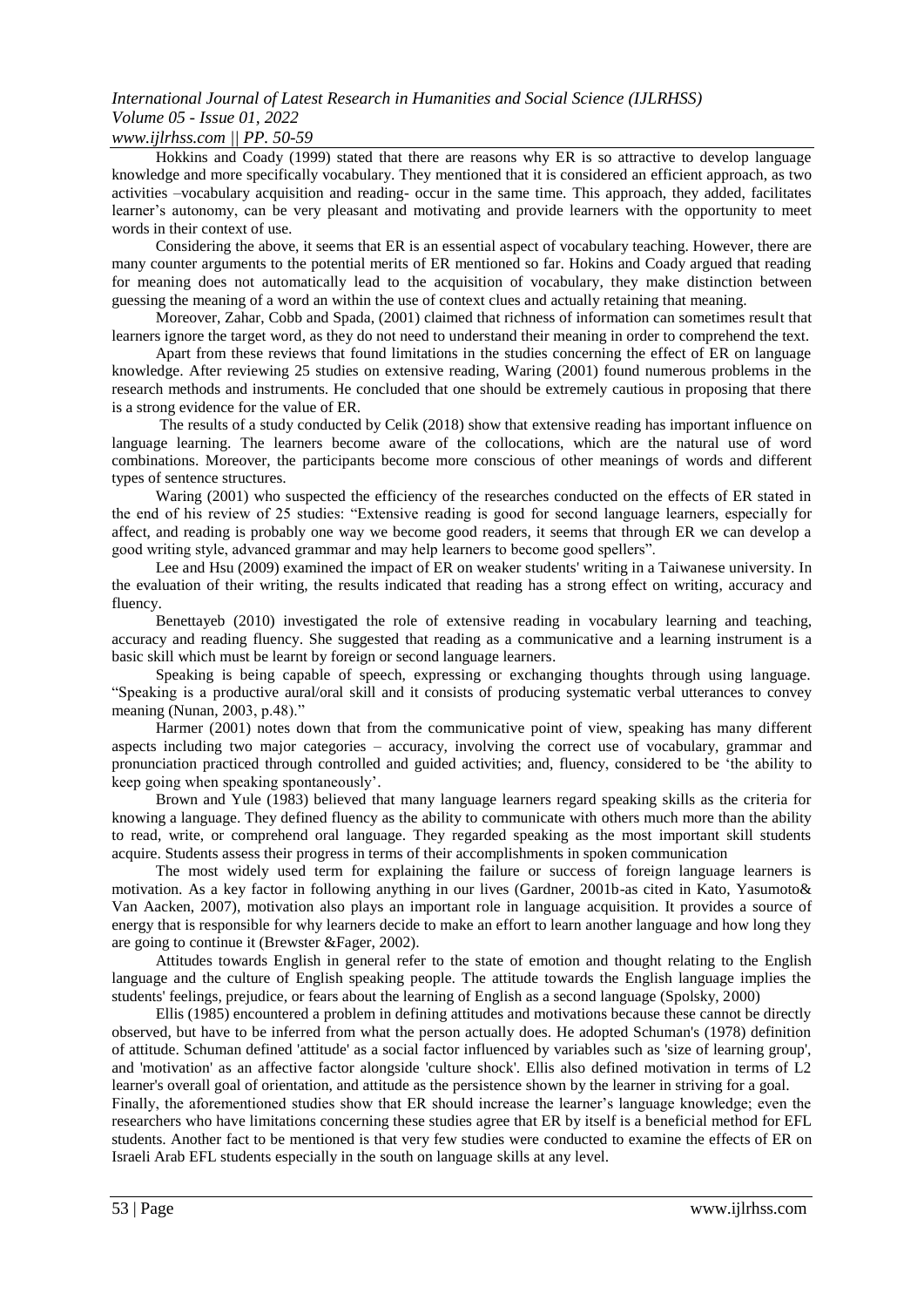### **Methodology and Procedures**

This study was conductedat Arab comprehensive school in the Negev, southern district, Israel. The community is considered as Bedouin, their socio-economic situation is middle and even low, and their level in English is very low.

#### **Research population**

A convenience sample of 53 Eleventh grade students, the research was carried out in the term of the year 2019-2020 participated in the study. The participants were randomly assigned to experimental and control groups of 26 students in the experimental group and 27 in the control one. The experimental group received an ER program, whereas the control group continued with the traditional method without program. The experimental group students were exposed to the ER program through four 45-minute periods a week for eight months. The control group students were not exposed to the ER program during the course of the treatment. Both groups took a speaking pretest before starting the experiment and took the same test as a posttest after the experiment.

**Table 1**: Distribution of the Research Subjects by School and Gender

| class                   | Number |
|-------------------------|--------|
| 11A- experimental group |        |
| 11B -control group      |        |
| Fotal                   |        |

#### **Research Procedure**

In order to answer the question of the study, the researcher prepared an extensive reading (ER) program and a speaking skill test. The ER program consisted of three books. After reading each book Each,some activities including reading and speaking were performed by the students. Speaking material relevant to students" interests and abilities were used. The program consisted of narrative, argumentative, descriptive, scientific, and expository texts and readers. The researchers chose the material based on the students" level. Designed program was then validated by apanel of three lecturers from the department of English in the college of Sakhnin for teacher education. Based on the comments of the panel, the preliminary version of the program was modified to suit the level of the students.

The program that was conductedduring the first term of the year 2020- 2021consisted of an introductory classroom period and four units. Each unit took three weeks. This means nine 45-minute periods. Therefore, the program took 36 classroom periods over the semester. The introductory classroom period was used to introduce students to the program. The importance of using ER programs in developing speaking skill was also explained. During that period, each student in the experiment group received a copy of the program.

#### **Research Instrument**

The researchers usedspeaking test to achieve the purpose of the study:

The speaking test was planned and developed by the researchers, and includes oral questions and evaluation rubrics. The oral test included three kinds of questions:

- Biographical such as "where do you work?" and "How many members are in your family"? (5 questions)
- Guided questions such as "What is your favorite language? Why? "Do you like to study English? Why? (4 questions)
- Open questions such as: "In your opinion, what should be done to help you learn English? "Why do you think many Arab students do not like English? (Appendix1, P. 26). (4 questions)

The purpose of the speaking test was to assess the participants' speaking skills before and after the implementation of the extensive reading program in order to detect the influence of extensive reading on the participants' speaking skills. The participants were pre and post-tested orally, and were then tape- recorded by another EFL teacher who evaluated them after each session according to an evaluation scheme presented by the researcher. The evaluation rubrics for the speaking test were adopted from Ur (2006) and validated some experts to suit the local context. Table 2 presents the specifications and the weight of fluency and accuracy in the oral social interaction test.

| Au                                                | points | ıencv                      | point. |
|---------------------------------------------------|--------|----------------------------|--------|
| $\mathbf{L}$ ittle or no '<br>language production |        | Little or no communication |        |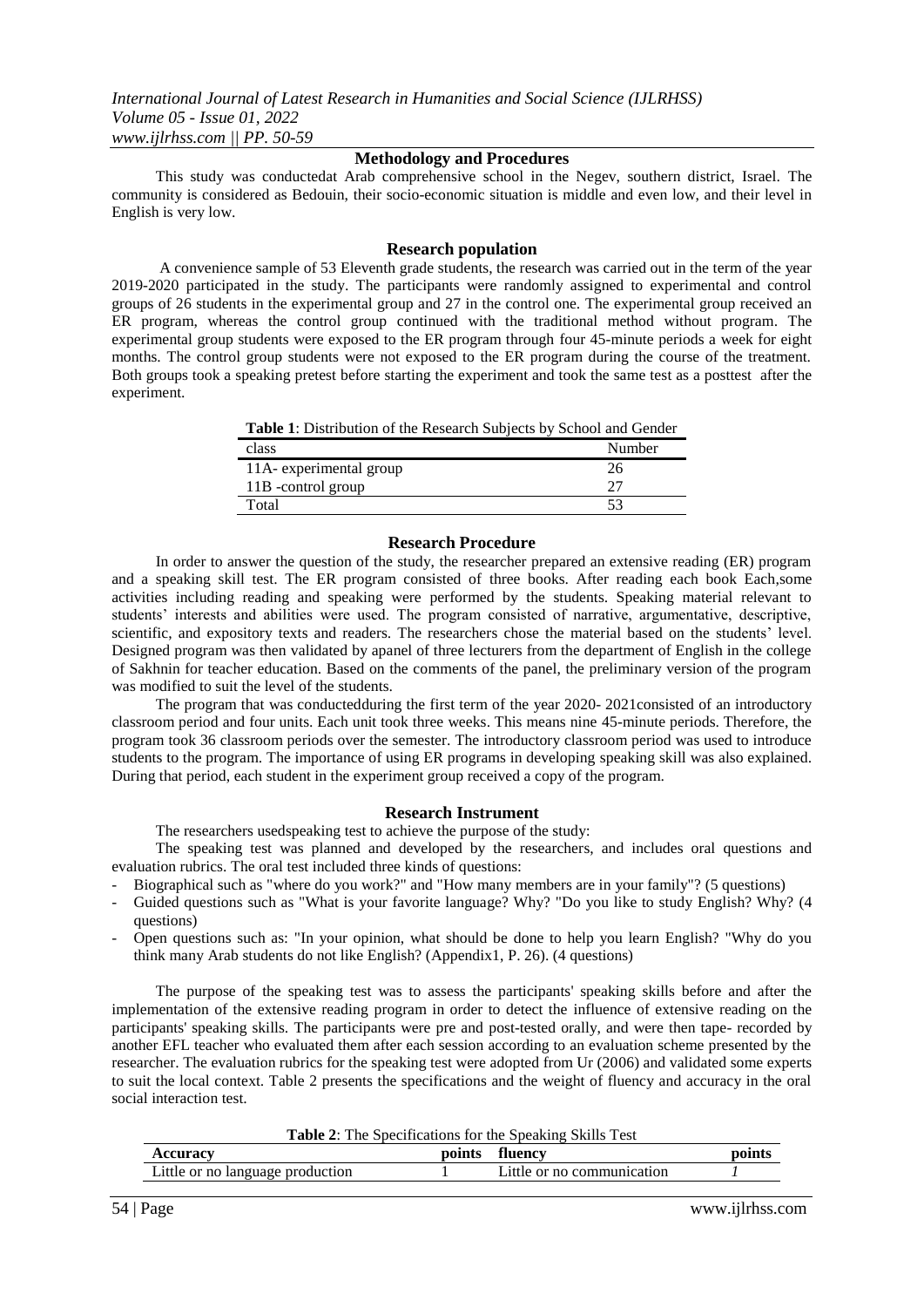*International Journal of Latest Research in Humanities and Social Science (IJLRHSS) Volume 05 - Issue 01, 2022*

|  | www.ijlrhss.com $  $ PP. 50-59 |  |  |  |
|--|--------------------------------|--|--|--|
|--|--------------------------------|--|--|--|

| Poor vocabulary, mistakes in basic 2<br>grammar, may have very strong foreign                                               | Very hesitant and brief utterances, 2<br>sometimes difficult to understand |  |
|-----------------------------------------------------------------------------------------------------------------------------|----------------------------------------------------------------------------|--|
| accent<br>Adequate but limited vocabulary, makes $\beta$<br>obvious grammatical mistakes,<br>slight<br>foreign accent       | Conveys ideas, but hesitantly and $\beta$<br>briefly                       |  |
| Good range of vocabulary, occasional 4<br>grammar slips, slight foreign accent                                              | Effective communication in short $\frac{4}{3}$<br>turns                    |  |
| Extensive vocabulary used appropriately 5<br>virtually no grammar mistakes, native like<br>or foreign slight foreign accent | effective $5$<br>Easy<br>and<br>communication, uses long turns             |  |

The following procedures were carried out for the preparation and administration of this test:

- The test was designed by the researchers and validated by a panel of lecturers and researchers in the college of Sakhnin for teacher education.
- -The researchers and the EFL teachers who carried out the test held a training session in which they discussed the questions in the speaking test and the evaluation rubrics and agreed on the content and the procedures of the test and its evaluation.
- The teachers held individual sessions with the subjects of the study. The teachers met with each student for ten minutes, during which they asked questions from the speaking skills test. Each session was taperecorded. After each session the teachers evaluated the student's speaking performance according to the evaluation scheme. The scheme is divided to accuracy and fluency and the lowest grade in each item was one point and the highest is five for each. The final grade of each student is out of ten points. This procedure was conducted before and after the implementation of the instructional program.

### **Analysis of data**

The data derived from the instruments were coded for statistic treatment. (SPSS, version 15) was used for statistical analysis. An Independent-Sample (paired sample t-test) was used to measure gain scores of both groups from pre- to post testing. A One-Way Analysis of Covariance (ANCOVA) was used to determine the differences between the two groups on the posttest after eliminating any possible differences between them on the pretest.

### **Results**

The objective of the current research is to assess the effect of an ER instruction on the speaking skill of EFL Arab students at comprehensive School in the Negev. This section shows findings of the study, discussion of the findings, and recommendations. The study compared the relative effect on students" speaking skill of ER and conventional speaking in instruction. It was predicted that the students who were taught through the ER program would represent better achievement in speaking than those who were taught through the conventional instruction. This hypothesis was tested at the 0.05 level of significance. An independent t-test was carried out to determine if there were differences between the two groups on the pretest. These statistics is presented in Table 3:

|              | <b>Table 5.</b> Means, standard deviations and t-values for the mean differences between two groups on the prete |         |  |
|--------------|------------------------------------------------------------------------------------------------------------------|---------|--|
| Group        |                                                                                                                  | t-value |  |
| Control      | 15. QQ                                                                                                           | . .60   |  |
| Experimental | -6.63                                                                                                            |         |  |

| Table 3. Means, standard deviations and t-values for the mean differences between two groups on the pretest |
|-------------------------------------------------------------------------------------------------------------|
|-------------------------------------------------------------------------------------------------------------|

Table 3 shows that the difference between the achievement of both groups on the pretest is statistically insignificant at  $\alpha = 0.05$ . Thus, the two groups were homogeneous prior to the experiment. Another independent-samples t-test was conducted to determine if there was a statistically significant difference between the two groups on the speaking skill posttest. Table 4 presents this statistics:

|       |  | <b>Table 4.</b> Means, standard deviations and t-values for the mean differences between two groups on the posttest |         |  |
|-------|--|---------------------------------------------------------------------------------------------------------------------|---------|--|
| Group |  |                                                                                                                     | t-value |  |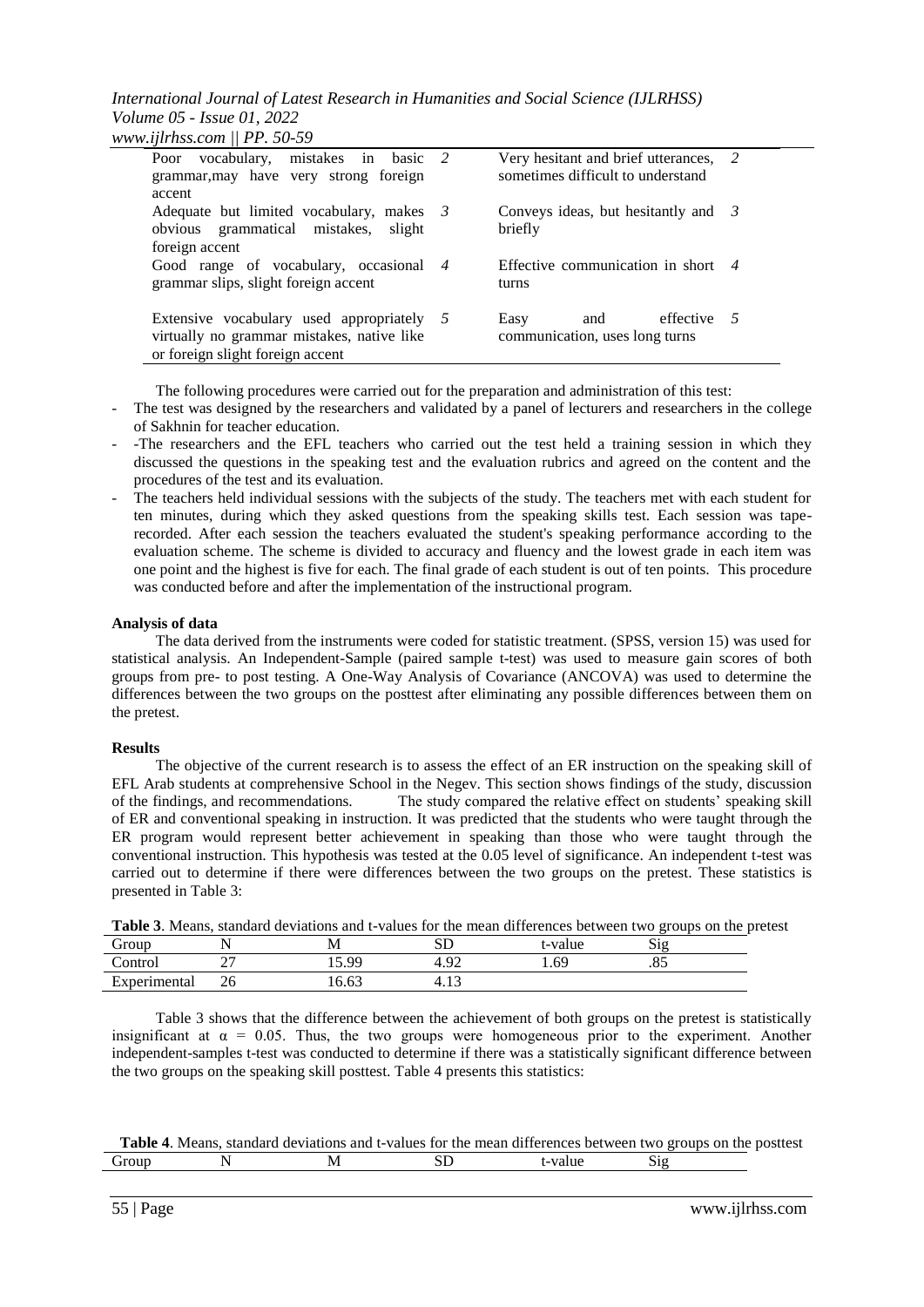| www.ijlrhss.com $\parallel$ PP. 50-59 |       |              |      |  |
|---------------------------------------|-------|--------------|------|--|
| Control                               | 16.91 |              | 0179 |  |
|                                       |       |              |      |  |
| Experimental                          | 28.57 | າ າດ<br>,,,, |      |  |
|                                       |       |              |      |  |

Table 4 shows that there is a statistically significant difference at  $\alpha = 0.05$  between the results of the experimental group and that of the control group on the posttest in favor of the former. This indicates that ER has a positive effect on students' speaking skill. The mean score for the experiment group on the posttest was 28.57 while that of the control group was 16.91. In spite of the fact that the difference in speaking skill of the experimental and the control groups on the pretest was not statistically significant. This data is shown in table 5 below

| <b>Table</b> 3. Results of the test of between-subjects effects |                |     |                 |         |       |  |
|-----------------------------------------------------------------|----------------|-----|-----------------|---------|-------|--|
| Source                                                          | Some of square | df  | Means of square | F       | Sig   |  |
| Pretest                                                         | 7732.111       |     | 7824.121        | 265.456 | 0.000 |  |
| posttest                                                        |                |     |                 |         |       |  |
| Group                                                           | 407.807        |     | 408.907         | 13.854  | 0.000 |  |
| Error                                                           | 3265.204       | 114 | 29.280          |         |       |  |
| Corrected                                                       | 16886.167      | 117 |                 |         |       |  |
| Total                                                           |                |     |                 |         |       |  |

*Table5. Results of the test of between-subjects' effects*

Table 5 shows that there is a statistically significant at  $(a = 0.05)$  between the experimental and the control groups on the posttest. The achievement of the experiment group, measured by the difference between the pretest and the posttest, was significantly higher than that of the control group**.** This is attributed to the extensive reading program for the experimental group.

### **Discussion**

These findings are consistent with the studied carried out by Laufer (1997), Freebody (1983), Celik (2018), Benettayeb (2010),(Nunan, 2003), (Harmer, 2001) and Bakir (2004). All of these studies showed that using ER has sighnificant effects on FL proficiency in general and on speaking skill or oral proficiency in particular.

The improvement that the experimental group achieved in oral proficiency and oral communication is attributed doing the extensive reading program outside the classroom at home. Furthermore, the differences between the two groups may be attributed to many other reasons. First, using the ER program in the reading classes is a novelty. This novelty may have encouraged the students to deal with it enthusiastically, which may have been reflected in better listening comprehension achievement.

Second, reading many different texts and doing many reading activities help the students develop significant reading habits and then influence their personal interaction in English as a second language.

Third, training students through the extensive reading program encouraged them to use the skills they learned when reading, which surely leads to develop their reading comprehension performance and then their communication skills. These findings are consistent with Laufer (1997) claims that the relationship between vocabulary size and reading comprehension "seems to be unassailable research finding and word knowledge is crucial for learning. This means that reading comprehension is strongly related to vocabulary knowledge. Increased vocabulary leads to improvement in all language four skills: reading, listening, writing and speaking.

Fourth, it is sure that EFL students participated in the current research knew enough about reading and speaking skills, but they lacked the chance to putthem into real practice. Once they were taught the definitions of each skill and were provided with enough activities and encouragement, they were able to apply them successfully Fifth, using the ER program was effective in motivating the students to read a wide variety of books. The program was useful in motivating the students to read on different genres such as novels, poems, short stories and autobiographies which increased their reading proficiency and speaking performance*.*

Finally, the students' accuracy and fluency in the control group in the post testwere not in a proficient level. Their accuracy was adequate but their vocabulary was very limited, they made obvious grammar mistakes and had slight foreign accent, in fluency, the students were hesitant and did brief utterances and did their communication in short terms. Whereas the students in the experimental group had a high performance in accuracy especially in the post test after participating in the extensive reading program. They had a wide vocabulary appropriately used, virtually no grammar mistakes, nativelike or slight foreign accent. In fluency, the students performed easy and effective communication and they used long terms.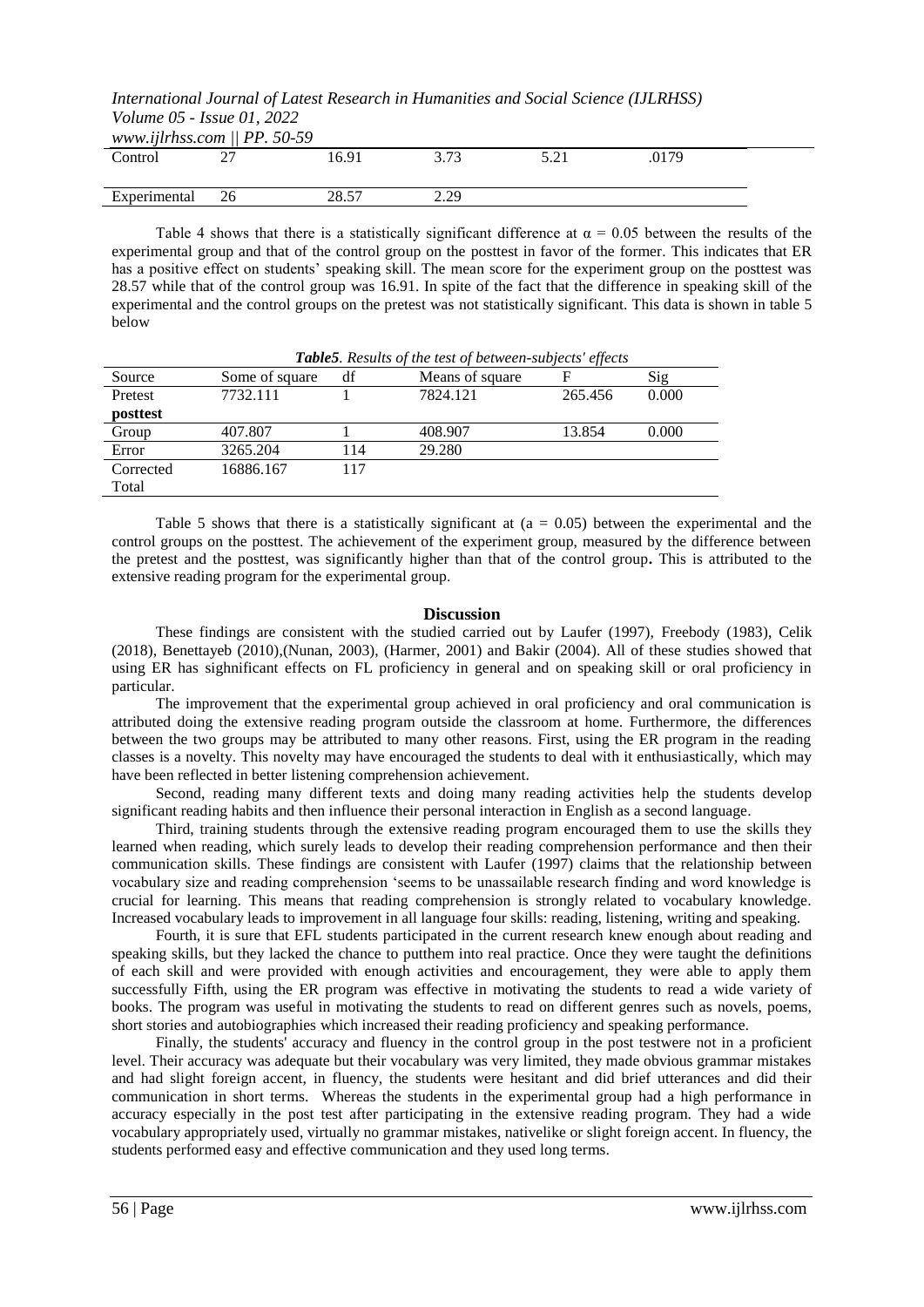#### **Conclusion**

The researcher drew the following conclusions based on the findings and the review of related literature:

- 1. Extensive reading instruction(ER) improves students' language four skills especially speaking,
- 2. Extensive reading helps learners develop their ability to express ideas, whilst also enlarging the size of vocabulary.
- 3. Extensive reading improves the participants' accuracy and fluency in the experimental group.
- 4. Extensive reading helps learner build up better grammar skills and develop effective communication and enhances learners to use longer turns.
- 5. Arab EFL students who live in Southern Israel encounter problems in and low percentage pass English matriculation examination. This might be partially attributed to lack of exposure to English. ER can be the solution because it gives the students the opportunity to practice English outside and inside the classroom.

#### **Recommendation**

Based on the findings of the present study, it is recommended that EFL teachers in the Beduine sector in southern Israel use ER instructions in their teaching, since it enhances students' accuracy and fluency and provides them with more exposure to English language, literature, grammar and culture. It is also recommended that other researchers conduct additional studies to investigate the effect of extensive reading instructions on the other skills such as writing and listening.

#### **Bibliography**

- [1]. Abou Baker, A .(1996). Designing an English program to develop the reading and writing skills for university science students in Libya. In Ibrahim, k (2015).The effect of extensive reading on English writing proficiency and attitudes of 10th grade students in Nablus. *Arab World English Journal (AWEJ)* Vol.6. No.2, 2015. Pp. 98 – 109
- [2]. Amara, M. &Marai, A. (2002). *Language Education Policy: The Arab Minority in Israel.*Kluwer Academic Publishers. Boston & London
- [3]. Bakir, A. (2004). The effect of extensive reading on English writing proficiency and attitudes of 10th grade students in Nablus. In Ibrahim, k (2015).The effect of extensive reading on English writing proficiency and attitudes of 10th grade students in Nablus. *Arab World English Journal (AWEJ)* Vol.6. No.2, 2015. Pp. 98 – 109
- [4]. Beck, I., &MckKeown, M. &MckCaslin, E. (1983).*All Contexts Are Not Equal.* Elementary School Journal. 83, pp. 177-181
- [5]. Benettayeb, A. (2010). Extensive reading and vocabulary teaching. Revue *Academique des Etudes Sociales et Humaines*, 3, 20- 30.
- [6]. Brewster, C. &Fager, J. (2000). Increasing student engagement and motivation: From time-on-task to homework. NW Regional Educational Laboratory. Retrieved June 19, 2002, *from http//www.nwrel.org/request/oct00/textonly.html*.
- [7]. Brown, G., and Yule, G. (1983). *Teaching the Spoken Language.* Cambridge: Cambridge University Press.
- [8]. Celik, B. (2018). Effects of Extensive Reading on Learners: How It Develops Certain Points in Vocabulary and Sentence Structure.*International Journal of English Linguistics;* Vol. 8, No. 2
- [9]. Chiu-Kuei C. C. (2015). Applying Extensive Reading to Improve Unmotivated Learners" Attitudes toward Reading in English. *International Journal of Learning, Teaching and Educational Research*, 13(2), 1-25.
- [10]. Cho, K. &Krashen, S. (1994). Acquisition of Vocabulary From the Sweet Valley Kids Series: Adult SL Acquisition.*Journal of Reading*, 37, pp. 662-667
- [11]. Davies, P., Pearse, E. (2002). *Success in English Teaching.* Shanghai: Shanghai Foreign Language Education Press
- [12]. Dubin, F., &Olshtain, E. (1977). *Facilitating Language Learning*: A Guidebook for the ESL/EFL Teacher. N.Y: McGrow: Hill International Book Company
- [13]. Elazar, D. (1993). *Educational Policy at a Crossroad- Between Change and Continuation:* education in Israel: Institute for the Study of Educational Systems. (Hebrew)- Ellay, W. B. &Mangubi, F. (1983*). The Impact of Reading on Seccond Language Learning.Reading Research Quarterly*, 19 (1), 53-57. Ellis, R. (1985). *Understanding Second Language Acquisition*. Oxford: Oxford University Press.
- [14]. Harmer, J. (2001). *The Practice of English Language Teaching*. Harlow: Pearson Education
- [15]. Hedge, T. (2003). *Teaching & learning in the language Classroom*. UK: OUP.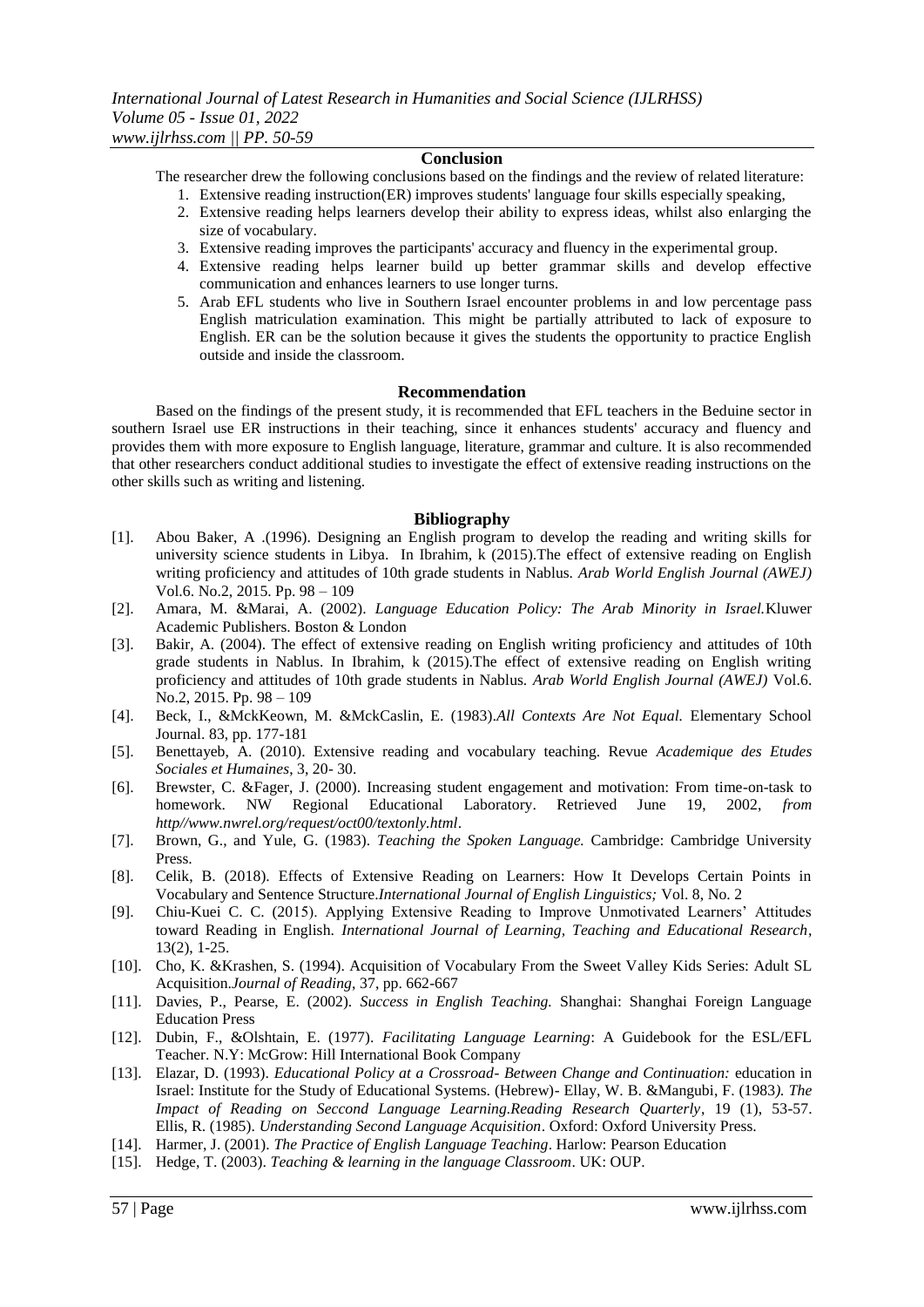*www.ijlrhss.com || PP. 50-59*

- [16]. Hill, W. R, (1979). *Secondary school reading: Process, program, Procedure. Boston*: Allyn and Bacon-Hirsh & Nation (1992*)*. What Vocabulary Size Is Needed to Read Unsimplified Texts for Pleasure*.Reading in a Foreign Language*, pp. 681-695
- [17]. Hukins, T. &Coady, J. (1999). *Incidental Vocabulary Acquisition in a Second Language.* Studies in SLA, 21, pp. 181-193.
- [18]. Hulstin, J. (1993). When Do Foreign Language Readers Look Up the Meaning of the Unfamiliar Words. Modern Language Journal, pp. 139-147.
- [19]. Kato, F., Yasumoto, S., & Van Aacken, S. (2007). A comparative study: Motivation of learners of Japanese. Electronic Journal of Foreign Language Teaching, 4(1), 41-57
- [20]. Khater, A. (2002). A suggested program to develop reading and writing skills for English language major in light of counter-based instruction. In Ibrahim,K. (2015).The effect of extensive reading on English writing proficiency and attitudes of 10th grade students in Nablus. *Arab World English Journal (AWEJ)* Vol.6. No.2, 2015. Pp. 98 – 109
- [21]. Krashen, S. D. (1982). *Principles and Practice in Second Language acquisition*. Oxford: Pergamon
- [22]. Laufer, B. (1997). Reading in a Foreign Language. How Does L2 Lexical Knowledge Interact with the Readers General Academic Ability? Journal of Reading Research, 15 (2), pp. 95-103
- [23]. Lee, S. Y. (2007). Revelations from three consecutive studies on extensive reading*. RELC Journal*, 38(2), 150-170. *<https://doi.org/10.1177/0033688207079730>*
- [24]. Lee S. Y. & Hsu, Y. Y. (2009). Determining the crucial characteristics of extensive reading program: The impact of extensive reading on EFL writing*. IJFLT,* 12-20
- [25]. Lewis, M. (1993). *The Lexical Approach*. London: Language Teaching Publications.
- [26]. McNAMARA ,T. (2007). Language Assessment in Foreign Language Education: The Struggle over Constructs. *The modern language journal*, 91, 2.
- [27]. Mccarthy, F. (2000). Lexical and Grammatical Knowledge in Reading and Listening Comprehension by Foreign Language Learners of Spanish. *Applied Language Learning,* 2000(11), 323-348.
- [28]. Notion, I. (1988). *Teaching and Learning Vocabulary*. Victoria University. Wellington
- [29]. Nunan, D. (2003*). Practical English Language Teaching*. Boston: McGraw Hill.
- [30]. Palmer, H. E. (1968). *The Scientific Study and Teaching of Languages*. London: Harrap.(Revised in 1968 by Oxford University Press)
- [31]. Paribakht, T. & Welch, M. (1999). Reading and Incidental L2 Vocabulary Acquisition. An Introspective Study of Lexical Inferencing. *Studies in Second language Acquisition*, 21, pp. 195-224.
- [32]. Robb, T. &Susser, B. (1989). Extensive Reading VS Building in an EF Context. *Reading in a Foreign Language*. 5 (2), pp 239-252.
- [33]. Sanaui, R. (1995). Adult language approaches to Learning Vocabulary in Second Languages*. Modern Language Journal*, pp, 15-28
- [34]. Sargi, P., &Nottion, I. S. P. & Meister, G. F. (1978). *Vocabulary Learning and Reading Systems*. 6, pp. 72-78
- [35]. Spolsky, B. &Shohamy, G. (1999). *Language of Israel: Policy, Ideology and Practice.*Clevedone: Multilingual Matters Ltd.
- [36]. Spolsky, B. (2000). Language motivation revisited: Anniversary article. *Applied Linguistics,* 20(2), 157- 169.
- [37]. Stahl, S. (1983*). Differential Word Knowledge and Reading Comprehension.*Dissertation Abstract International, 43, 1517A. Cited in Laufer (1992)
- [38]. Suk, N. (2017). The effects of extensive reading on reading comprehension, reading rate, and vocabulary acquisition. *Reading Research Quarterly*, 52(1), 73-89. *<https://doi.org/10.1002/rrq.152>*
- [39]. Tiryaki, Z.&Totonus, B. (2012). The Role of Extensive Reading on Vocabulary Development. *International Association of Research in Foreign Language Education and Applied Linguistics ELT Research Journal* 2012, 1(4), 209-21
- [40]. Ulijn, J. M. (1978). *Conceptualization in Second Language Reading*. Cited in Alderson, (1984)
- [41]. Waring, R. (2001). *Research in Extensive Reading*. Kiyo, Notre Dane Seishin University: Studies in Foreign in Foreign language and Literature. 25
- [42]. Wodinsky, M.& Nation, P. (1988). Learning From Graded Readers*. Reading in a Foreign Language.* 5 (1), pp.155-161
- [43]. Zahar,R., Cobb, N. &Spada, N. (2001).Acquiring Vocabulary Through Reading: Effects of Frequency and Contextual Richness*. The Canadian Language Review*, 57.
- [44]. Zhang, Y. (2009). Reading to Speak: Integrating Oral Communication Skills. *English Teaching Forum, 2009(1), 32-34. [http://dx.doi.org/10.1061/41052\(346\)25](http://dx.doi.org/10.1061/41052(346)25)*